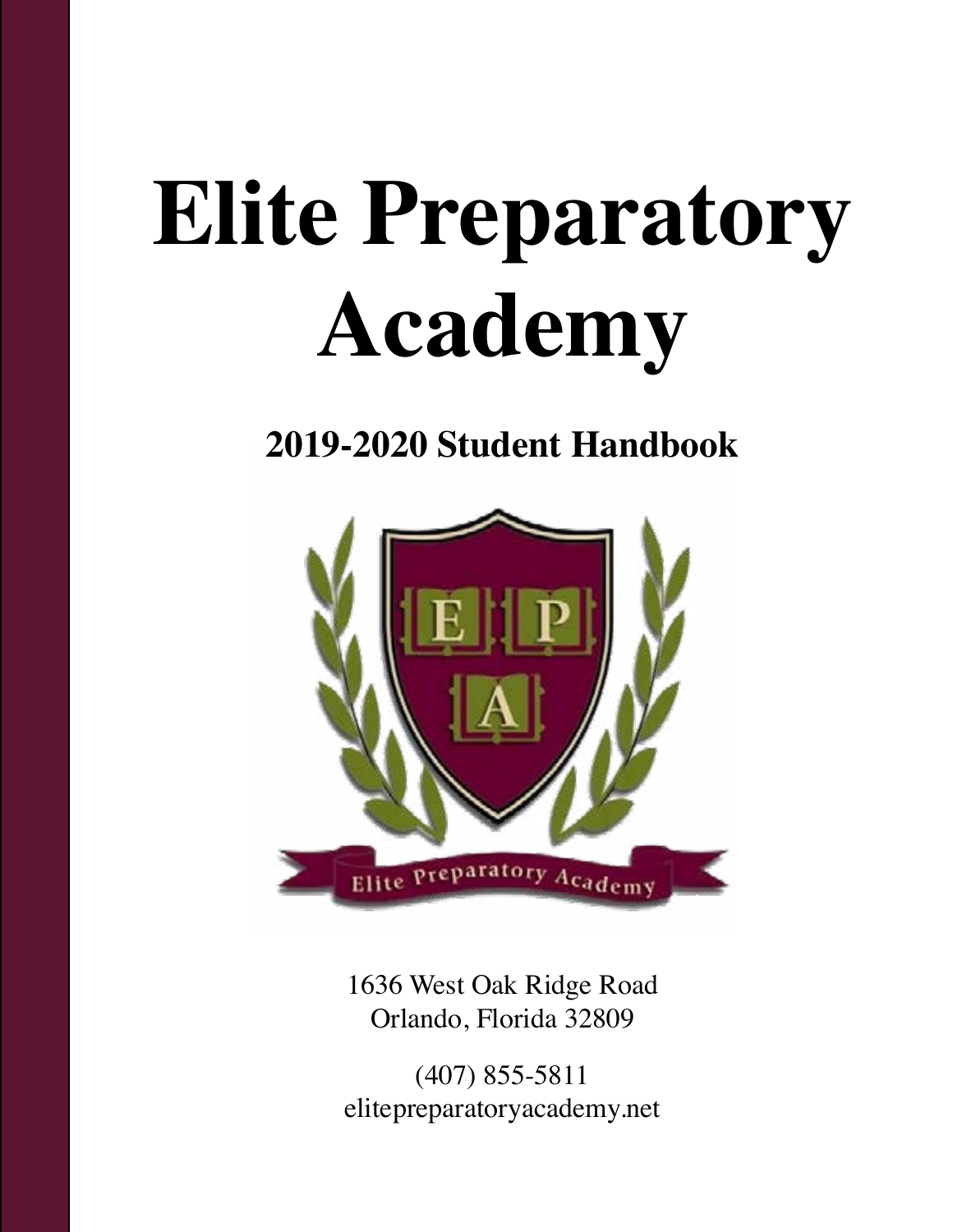### **Table of Contents**



**Admissions 1 Academic Program 1 Attendance 1 Awards 2 Cafeteria Rules 3 Communication 3 Conference 3 Curriculum 3 Daily Academic Schedule 4 Daily Lunch Schedule 4 Detentions 4 Discipline Policy 4 Discipline Policy Cont'd 5 Dress Policy 5 Evacuations and Drills 8 Extended Day Program 8 Extra-Curricular Activities 8 Fees and Payments 9 Field Trips 10 Field Trip Refund Policy 11 Food Service 11 Grading 11 Health and Safety 12 Homework 13 Library 14 Locks and Lockers 14 Lost and Found 14 Mission Statement 14 Optional After School Enrichment Programs 12 Optional Monthly Activity Fees 15 Optimizing Education 15 Parent-Teacher Association 15 Playground Rules 15 Scholarships 12 Standardized Testing 16 Student Cell Phone Policy 16 Student I.D. 16 Student Internet Access 16 Student Searches 16 Valuables on Campus 17 Visitors 17 Withdrawal Procedures 17 Zero Tolerance Policy 17**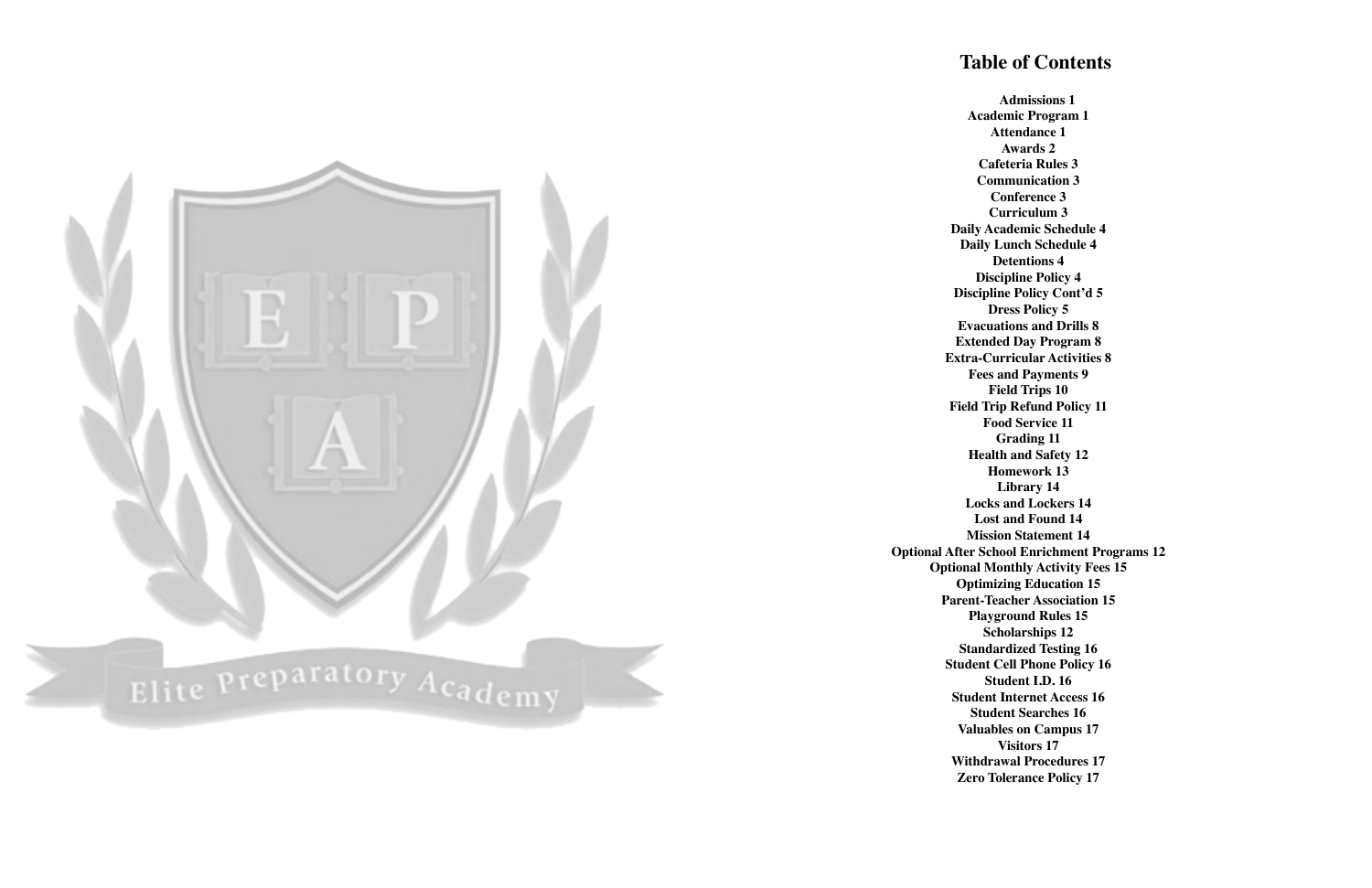### **ADMISSIONS**

Upon a new admission, applicants of all grade levels, are evaluated using grade-appropriate standards, testing materials, and observations. All families interested in Elite Preparatory Academy's K-12th academic program are encouraged to meet with the Admissions Director to arrange a visit along with an assessment for their child(ren).

#### **ACADEMIC PROGRAM**

The academic program covers the 42 weeks that your child is in attendance for the academic school year. The fiscal year will begin in August and end in May. The current academic annual agreement will take effect August 12, 2019 and remain effective through May 22, 2020. In the event you choose to withdraw your child for any reason, please notify the front office in writing, at least two weeks in advance and follow the withdrawal procedure (see page 17).

#### **ARRIVAL AND DISMISSAL PROCEDURES**

Students are expected to arrive in dress code. Students walking to school are expected to abide by traffic safety measures and to cross the street when and where designated by traffic support personnel. Bikes and skateboards are not to be ridden on campus and are to be stored outside the school entrance. Students who are dropped off in vehicles can only be dropped off in the designated area in the front of the school. Students may not be dropped off no earlier than 8:30 A.M. unless they are registered for the before care program.

Laws in the state of Florida mandate compulsory school attendance by all children between the ages of five and sixteen. The responsibility for compliance with this law rests with the parents/guardians. Elite Preparatory Academy is obligated to maintain an accurate record of daily attendance for each student.  $\qquad \qquad \qquad \qquad 2$ 

#### **Procedures of Leaving Campus**

If a student has a doctor, dentist, or other approved appointment during school hours, he/she must complete the following steps:

The student must report to the Main Office prior to leaving and be properly sign out by a parent/ gaurdian.

• The absence will be unexcused until the student brings in written medical documentation from doctor/dentist or court documentation.

Students under the age of 16 will not be permitted to walk off campus or be transported by another student. Therefore, parental pick up is required.

There are no early releases after 2:00 p.m. This prevents early releases from blocking the entry and exit and backing up traffic. Once a student comes onto school property in the morning, he/she must follow the sign-out procedure.

Students are not permitted to leave campus at any time once they have entered school property without signing out appropriately. Under the closed campus policy, all students should remain on campus during lunch. Students are not allowed to leave the campus for any reason without parental permission.

#### **ATTENDANCE**

### **ATTENDANCE CONT'D**

• Students are required to be in class each day apart from being ill or have a legitimate excuse (ultimately determined at the administration's discretion). If your child is going to be absent, it is of high importance that the office be notified the morning of. In addition, a signed note of explanation is required upon the student's return to school. Regular attendance and being on time to school are two very important things that help children maintain a positive attitude towards

• Excused absences are absences when students have been seen by a doctor and received a note stating they are unable to attend school. Also, the death of a family member, family emergencies, and religious holidays are all excused absences. Any other matter is subject to the sole discretion of

• Unexcused absences are any other type of absences where your child does not attend school. After five (5) unexcused absences, or a pattern of absences, either your child's teacher or administration will contact the parent/guardian via telephone, e-mail, personal contact, or mail. If your child has more than ten (10) unexcused absences per semester, the issue will be reported to our attendance advisor who then will evaluate and/or investigate the case, and direct matters to the Department of

• A student who is absent is required to make up all coursework missed, regardless of whether the absence is excused or unexcused. It is the student's responsibility to obtain assignments upon returning to class immediately following an absence. Specific arrangements can be made with the

- school. Parents will be notified of attendance issues.
- administration.
- Children and Families.
- student's teacher to complete and hand in make-up work for credit.
- 
- considered absent.
- (6) times per semester, an additional Excessive Tardy fee will be administered.

• Should it be necessary for your child to be out of school for more than two days, an independent study agreement should be arranged. Please contact your child's teacher to arrange this.

• If a student is on a school-sponsored field trip and is in the care of a teacher, your child will not be

• Tardiness/late arrival: Homeroom begins promptly at 8:30AM. Students must arrive to school before 8:55 A.M. (first bell). Students will be considered tardy any time after 9:00 A.M when the second bell (tardy bell) rings. Upon entering late, students must report to the office to receive a tardy slip in which they will give to their teacher and the tardy will be documented. If a student is tardy three (3) times, they will receive an invoice of \$20 as an Excessive Tardy fee. If a student is tardy six

### **AWARDS**

Award assemblies are held each year during which students are recognized for academic achievements and other positive progress. The award ceremony for the current year will be announced in May.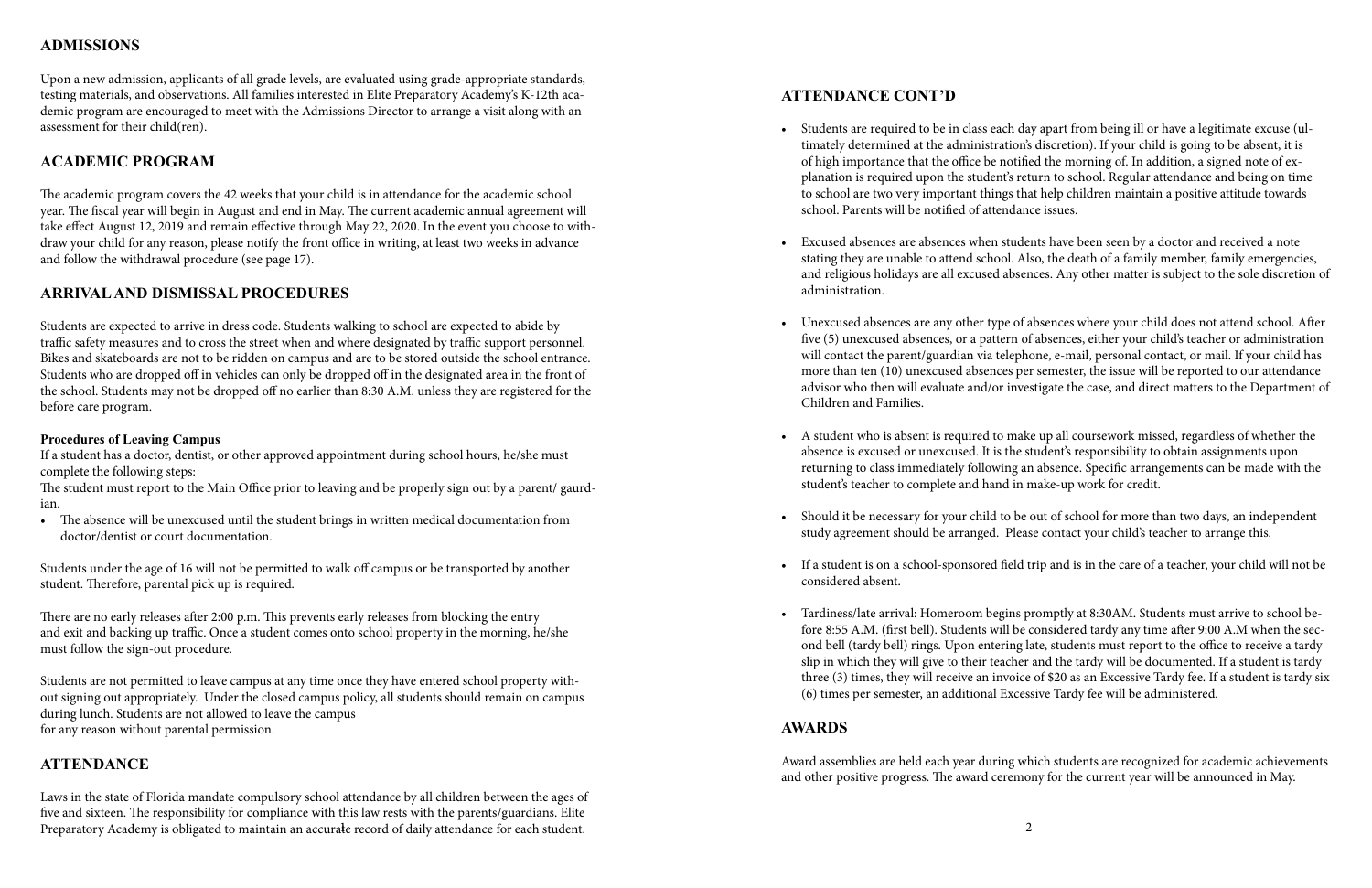#### **DAILY ACADEMIC SCHEDULE**

| 7:00 AM - 8:30 AM | A.M. Extended Day Care                                                                              |
|-------------------|-----------------------------------------------------------------------------------------------------|
| 8:30 AM           | Homeroom Begins (Students May Begin to Arrive)                                                      |
| 8:55 AM           | First Morning Bell (Students Must Be Present in<br>Class)                                           |
| 9:00 AM           | School Day Begins/ Tardy Bell Rings                                                                 |
| 2:30 PM           | K-6th School Day Ends                                                                               |
| 3:00 PM           | 7th-12th School Day Ends/ PM Extended Day Begins/<br>Non-Aftercare K-6th Students Must Be Picked Up |
| 3:15 PM           | 7th-12th Non-Aftercare Students Must Be Picked Up                                                   |
| 6:00 PM           | <b>School Closes</b>                                                                                |

#### **DAILY LUNCH SCHEDULE**

| 10:30 AM - 10:55 AM | Kindergarten   |
|---------------------|----------------|
| 10:40 AM-11:05 AM   | 4th Grade      |
| 10:45 AM-11:10 AM   | ESE I & ESE II |
| 11:00 AM-11:25 AM   | 5th & 6th      |
| 11:30 AM-12:00 PM   | $7th-12th$     |
| 11:40 AM-12:05 PM   | 2nd            |
| 11:45: AM-12:10 PM  | 3rd            |
| 12:15 PM-12:40 PM   | 1st            |

#### **DETENTIONS**

All administrative detention slips will contain information as to the date, time, and location of the detention. Detentions are regularly held in the following location:

Silent Lunch – Front Office

Detentions may be assigned by any Elite Preparatory Academy teacher or faculty at their discretion. Detentions are to be signed by the teacher and by the offending student.

#### **DISCIPLINE POLICY**

A major focus of the faculty and staff of Elite Preparatory Academy is to provide a safe and positive learning environment and experience for students. This learning environment extends from the classroom to the outside field and to all other areas of the facility.

• Learning appropriate behavior is an important element in establishing our environment at Elite Preparatory Academy. Teachers and instructors have the primary responsibility and authority in matters of discipline. Each teacher discusses their classroom rules at Open House prior to the school year beginning

and reiterates regularly throughout the year.

#### **CAFETERIA RULES**

During lunch students are restricted to the following areas on campus: cafeteria and back patio. Additional areas are designated by staff for inclement weather. Students must have a completed lunch pass from a teacher to be in a classroom.

Anytime a student forgets to bring his/her lunch or money or doesn't have enough money on his/ her account, a modified lunch will be issued. The modified lunch is a cheese sandwich with water. If it is noticed that there are repeated occurrences of a student not having funds for his/her meals, the parent/guardian will be notified by the school.

In order to retain a pleasant atmosphere in the cafeteria, the following guidelines have been established:

1. Students are to enter and leave the cafeteria in an orderly manner through the designated door areas.

2. Students are to take a place in the serving line as they enter the cafeteria. NO skipping or cutting in line is permitted. While a student is in the cafeteria, he/she must be seated.

#### **COMMUNICATION**

The Elite Preparatory Academy website (*www.elitepreparatoryacademy.net*) contains an overview of information concerning our school, including field trips and school events. Monthly memos and/or newsletters are the primary form of communication between the school and home. Parents are encouraged to check these items on a regular basis. Class Dojo is the primary source of communication between teacher and parents. Logins are provided by your child's teacher and accounts can easily be setup.

#### **CONFERENCE**

Parent/teacher conferences are an effective way to discuss one-on-one your child's needs, progress, or behavior and can be scheduled year-round. A parent/teacher conference must be scheduled ahead of time and can be arranged by contacting your child's teacher.

#### **CURRICULUM**

The curriculum at Elite Preparatory Academy closely follows that outlined by the Florida Department of Education in the framework document and content standard manuals for each subject area. As our motto states, we believe that learning should exceed the outer limits, and have thus adjusted our curriculum accordingly. Our goal is to exceed the minimum standards of achievement provided by the state of Florida. Through field trips, hands on activities, guest speakers, projects and other enriching activities, the curriculum is greatly enhanced to offer exciting challenges to students. In addition to regular curriculum, students are provided instruction in foreign language, art, ballet, gymnastics, taekwondo, and physical education.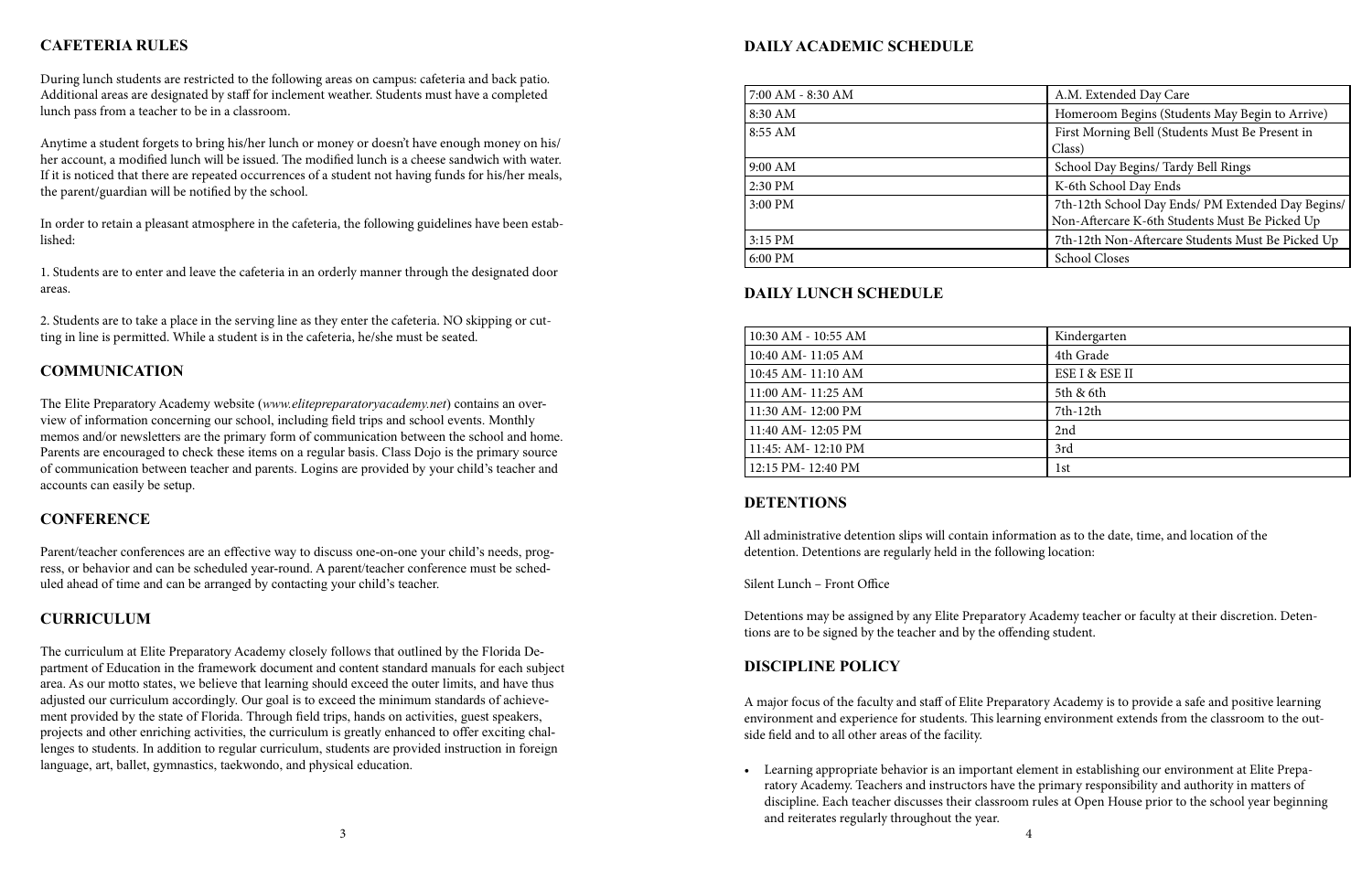Specifically, the dress code policy seeks to promote an atmosphere productive to work rather than leisure, cultivate a productive instructional environment, and advance a greater awareness of successful dress. The dress code encourages students to develop responsible attitudes towards their personal appearance and promotes a positive spirit at Elite Preparatory Academy. The school reserves the right to make decisions regarding the appropriateness of both dress and appearance. Recognizing that some decisions are necessarily subjective, the position of the school is final in each case.

Students who come to school with inappropriate dress will be asked to call home for a change of clothing.

#### **General Elite Preparatory Academy Dress Expectations:**

Girls: burgundy embroidered polo shirt, khaki or burgundy plaid skort, white socks and white sneakers

School uniforms are a required part of our program. Students are expected to wear their uniforms each day as well for field trips and/or special events. A student's uniform should be clean and resemble the high standard our program upholds. The uniform requirement is as follows:

#### **Monday & Friday**:

Girls: burgundy plaid jumper, white peter pan collar shirt, cross tie, burgundy knee-high socks, and black dress shoes

Girls (alternative): white peter pan embroidered shirt, cross tie, burgundy plaid skort, burgundy knee-high socks, and black dress shoes

Boys: white embroidered oxford shirt, burgundy plaid tie, burgundy sweater blazer\* (optional), khaki pants, black dress socks and black dress shoes

#### **Tuesday & Thursday**:

Boys: burgundy embroidered polo shirt, khaki shorts or pants, white socks and white sneakers

#### **Wednesday**:

Girls: EPA P.E. t-shirt, black athletic shorts, laced-up sneakers

Boys: EPA P.E. t-shirt, black athletic shorts, laced-up sneakers

\* Sweater blazers are seasonal and are considered optional.

• All shirts must be embroidered with a school logo. **Shirts that are not embroidered are not** 

• It is expected that students will dress in a neat, clean and presentable manner at all times. Clothing should be clean, modest and in good repair (free of holes, tears or frayed hems). Jewelry should be kept to a minimum as outlined in this policy. Shoes must be worn at all times. Students are encouraged to wear flat, comfortable and age-appropriate shoes designed for active movement and a variety of activities. Shorts should be knee-length. All clothing must fit prop-

- **acceptable.**
- erly and be worn in the manner intended.

• Each student is responsible for his or her own behavior. Teachers, parents, and all Elite Preparatory Academy staff are responsible for working as a team in teaching and supporting appropriate behavior and discouraging inappropriate behavior. Our team communicates school behavior (positive and negative) specifically and routinely. The goal is for each student to understand and respond to the intrinsic "consequences". Furthermore, we are committed at EPA to help students see that behavior is a choice and that they have control with regard to how they react to a situation. Given this, students will be required to take responsibility for their actions.

**Behavior Management within the Classroom**: Teachers, teaching assistants, and educational leaders are responsible for handling individual behavior issues to the extent possible in the classroom in accordance to their individual classroom management plans.

- If a pattern of inappropriate behavior is observed, the student and parents will be informed and an appropriate intervention plan will be discussed and implemented.
- If the pattern continues, the student, teacher, and parents will meet to discuss the specific behaviors and agree on further interventions.

**Behavior Management Beyond the Classroom**: When inappropriate behavior is such that the teachers cannot manage it in the classroom, the student will be directed to the guidance counselor for further intervention. Being sent to the office for inappropriate behavior is a serious consequence and is considered to be the last step in a multi-step process of behavior management. Please see the Code of Conduct for more details. If necessary, the parents will be notified and appropriate consequences will be outlined. The Principal, on a case by case basis, can implement suspension or expulsion from school to manage behavior.

- If a student is sent to the Principal frequently or if behavior is considered harmful to themselves or others, the student will be suspended from school for at least one school day
- A second suspension will be for at least two school days
- A third suspension will be for at least five school days
- Students suspended more than three times will be recommended for expulsion from our K-12 school program. The Elite Preparatory Academy's school board will review all expulsion recommendations before any action is taken. Students facing expulsion will not be allowed to attend school until the school board makes their final decision.

Please see **Code of Conduct** for more details.

#### **DRESS POLICY**

The spirit of the Elite Preparatory Academy dress code suggests a certain level of formality during the academic day, at designated school functions, and outings. It attempts to balance individuality with consideration of the school and community expectations. While the intent of the dress code encourages individual freedom of expression, certain guidelines must be in place in order to promote an atmosphere that will further the mission of Elite Preparatory Academy. This will create an environment most conducive to learning.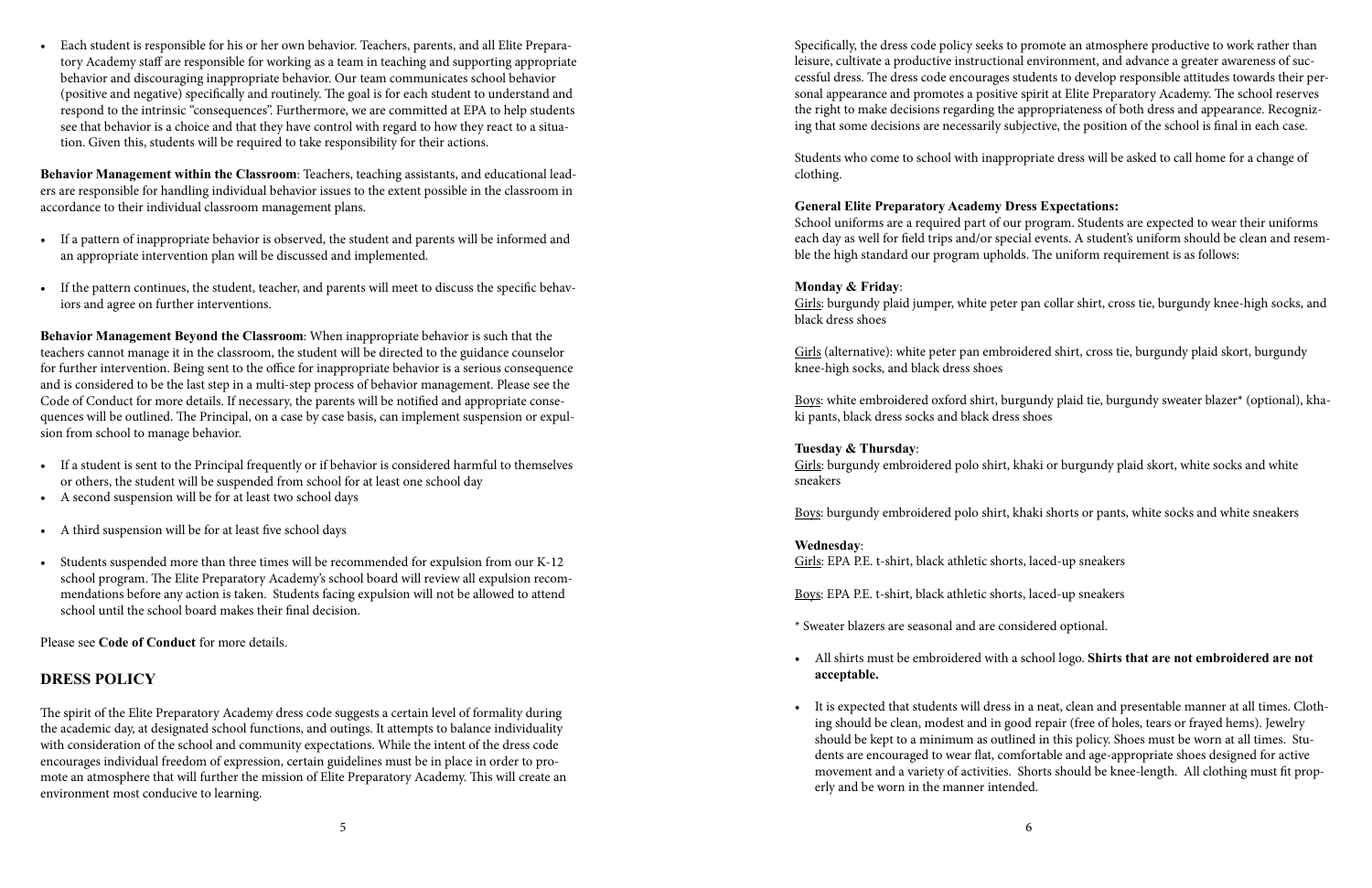#### **Field Trip Dress Policy**

Field trips are an integral part of the curriculum at Elite Preparatory Academy. The field trip dress policy is designed to facilitate a standard of behavior that is conducive to the orderly operation of the trip.

While participating on field trips, students are expected to wear clothing that is both appropriate to the nature of the trip and which reflects positively the image of Elite Preparatory Academy. Students will be expected to wear attire embroidered with the Elite Preparatory logo (t-shirt, polo shirt, uniform, etc.) on field trips. Since the nature of each field trip will be different and the type of trip will dictate the type of clothing to be worn, each teacher will outline the standards in pre-trip information. A variety of clothing items may be purchased with the Elite Preparatory logo through the school administration.

#### **EVACUATION AND DRILLS**

Detailed procedures for all emergency drills are reviewed with the staff before the start of each school year. Per state law, fire drills are held approximately ten times per year. Instructions for evacuation routes are posted in each classroom. A fire drill is announced via the school intercom system followed by the fire alarm tone and flashing strobe lights. Students are to leave the building quickly and go quietly to the designated areas. They are to remain there with their teachers at all times, staying clear of roads and sidewalks. When the "all clear" bell rings for return to class, students are to use the same route in which they exited the building. The school also conducts required code red/yellow emergency drills and tornado drills during the fall and spring. These drills are announced via the school intercom system.

#### **Surveillance Cameras**

Elite Preparatory Academy is under video and audio surveillance for the purpose of supervision, safety and security,

### **EXTENDED DAY PROGRAM**

The extended day care program at Elite Preparatory Academy is designed to offer a fun and educational environment that features both indoor and outdoor activities. The extended day program is not included in the Elite Preparatory Academy tuition. There is a weekly fee for after school. There are no prorated rates for extended day.

The extended day program is open and available to all kindergarten through 12th grade students, Monday through Friday from 7:00 A.M. to 8:30 A.M. and from 3:00 P.M. to 6:00 P.M. Children in the extended day program will have a variety of choices daily. Some activities rotate on a weekly basis. For more specific information about the extended day program, please see the school administration.

#### **EXTRA-CURRICULAR ACTIVITIES**

Extra-curricular activities include ballet/dance, art, foreign language, gymnastics, computer technology, etc. During the school year, your child is required to participate in the science fair and various other extra-curricular activities. Some events are mandatory and count for one fourth of your child's final grade. Additional fees may apply.

### **DRESS POLICY CONT'D**

Should a student choose to wear a hoodie on campus, he/she is permitted only to wear the burgundy zip-up including the embroidered logo or a school sponsored hoodie (MMA team, cheer, etc.). During cold weather, students may wear non-uniform jackets when arriving and leaving from school however must remove them before entering class. The only permitted layering students are authorized to wear on campus are the burgundy zip-up hoodie with embroidered logo or a school team hoodie.

#### **Personal Hygiene and Grooming**

Students should come to school with a presentable appearance each day. This includes brushed teeth, washed face and combed hair. Daily bathing is encouraged. Male students are expected to maintain hair at no longer than shoulder length.

#### **Hair, Make Up, Nails, and Tattoos**

Students are expected to refrain from the use of makeup, fingernail polish, and unnatural hair dye/ color. Tattoos, permanent or temporary, are not to be visible and should be well hidden beneath clothing. Hair should be clean, combed, and neatly trimmed or arranged. Unkempt hair is not permitted. Sideburns, mustaches, and beards should be neatly trimmed. Non-traditional hair colors are not permitted. Hands and nails should be clean and conservatively manicured.

#### **Hats and Sunglasses**

It is common courtesy that hats, caps, and sunglasses are not to be worn indoors; therefore, when students enter the building they are to remove them. These items may be worn inside the building as part of a designated dress up day as directed by the school. Students are encouraged to wear hats for sun protection on certain field trips and on special occasions as directed by the classroom teacher.

#### **Jewelry**

Elite Preparatory Academy will not be responsible for the loss or theft of jewelry items. It is highly recommended that students not wear or bring any items of value on campus or on field trips. Girls may wear small hoop or stud earrings only. Boys should not wear earrings.

#### **Examples of Inappropriate Dress**

There are certain styles of dress that are inappropriate and not beneficial to fostering an appropriate learning environment.

- Outlandish clothing, including, but not limited to, oversized clothing, is not acceptable. Wording, logos or advertisements on clothing which is offensive, degrading to any particular gender, ethnicity, religion or persons, or that advocates violence, illegal activity, or the use of illegal or inappropriate substances is all not acceptable. Bare mid-drifts, undergarments showing, visible tattoos, tight fitting or revealing clothes, such as spandex or biker shorts, clothing that has spaghetti straps, tank tops, halter or tube tops, backless dresses are also not acceptable.
- High-heeled shoes (higher than 2 inches) except those allowed for special events, backless and open toed sandals are not appropriate for school.
- Dangling earrings, necklaces, chains, or bracelets are not acceptable at school as they may be dangerous or distracting. Visible body piercing jewelry must be limited to the ears.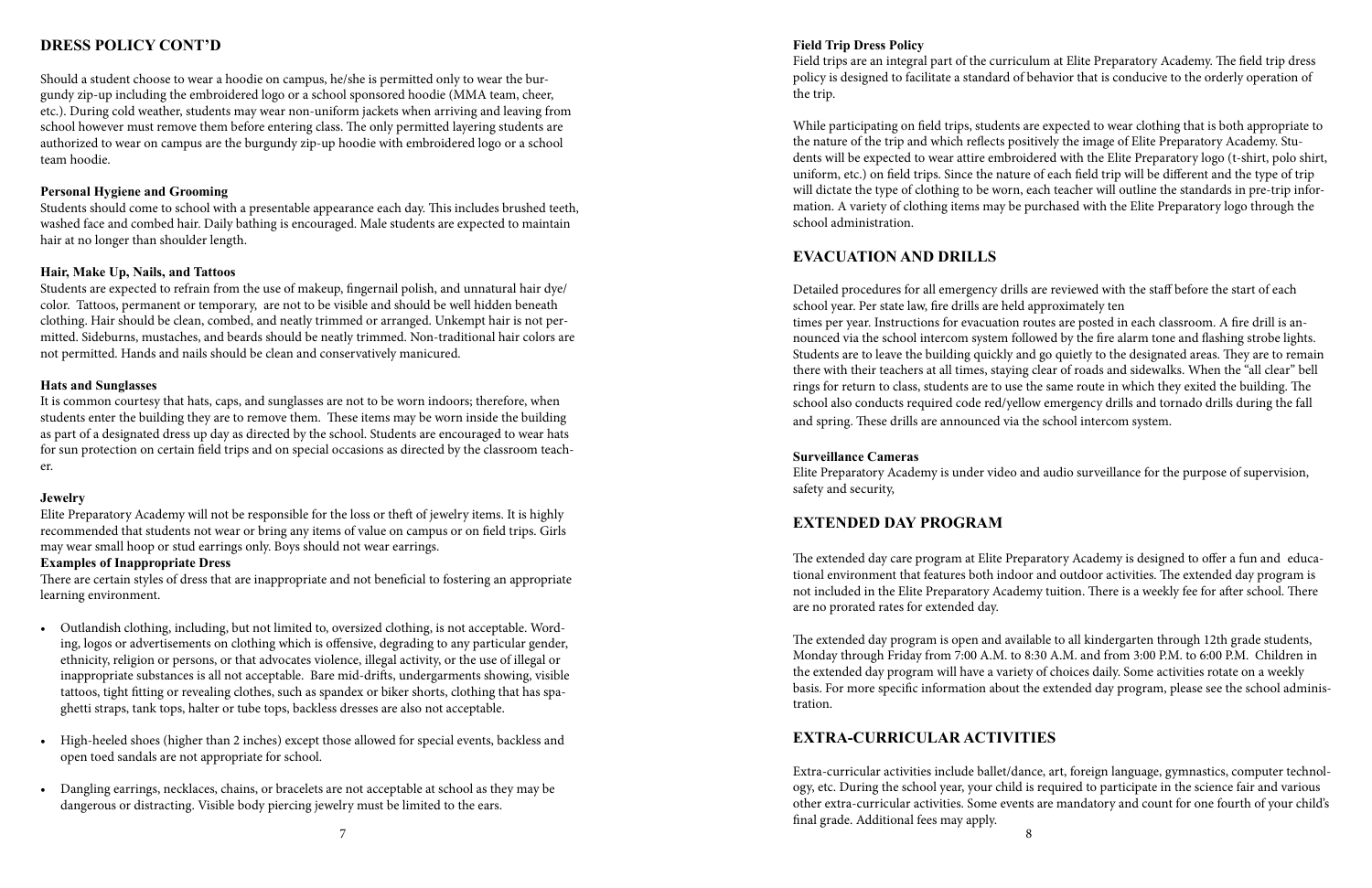#### **FIELD TRIPS**

Field trips at Elite Preparatory Academy are an important extension of the classroom learning experience. Although we would like field trips to be enjoyed by all, please note that teachers have the right to deny students the admittance to field trips based on behavior and academic performance. There will be a three (3) strike rule enforced a month before the field trip by your child's teacher. For further information regarding this policy, discuss this with your child's classroom teacher.

Parents are invited to assist in chaperoning and providing transportation for these trips. Parents who chaperone students are asked to abide by the standards set by the faculty who lead the trips. Parents will also need to complete a volunteer form and a local background check (Elite Preparatory Academy will not be held accountable for the background check fees).

Parents who volunteer to provide transportation in their private automobile assume a great responsibility. In order to be approved to drive, one must first submit proper proof indicating adequate insurance coverage (see below) and that they have been accident-free for a specific period of time. To insure the safety of students and staff, only those individuals who have submitted the proper forms and who meet the clearance criteria will be allowed to drive on the field trips. Parents who wish to only transport their own child will be exempt from these requirements.

The Director will review all driver information. Elite Preparatory Academy reserves the right to deny field trip driving duties to any driver deemed unsafe

A. The individual's own automobile liability insurance will always be considered as primary coverage. The school's policy will provide coverage for excess dama ges over and above the individual's primary coverage.

B. All travel by private car requires prior approval by the Director in order to establish that the activity is part of the school's program.

C. Elite Prep does not provide collision, comprehensive, etc. insurance coverage to cover damage or loss to an employee or volunteer's vehicle.

**In order to transport students in a private vehicle, all drivers must submit the following:** 1. A photocopy of the complete automobile insurance policy, showing all coverage limits

In order to provide quality care and exceptional program, Elite Preparatory Academy needs to close our facility on time each day. It is also important that we lock the doors on time in consideration of the safety of our students and staff. Accordingly, the following late fee will apply for any students remaining at the facility past 6:00 P.M. There are no exceptions. A late fee surcharge of \$10.00 will apply at 6:01 P.M. plus \$1.00 per each additional minute that your child remains at the facility. These late fees are to be paid in cash only. That they have not had more than one accident in the paid in cash only.

2. photocopy of a valid driver's license

#### **Drivers must certify the following:**

1. They have automobile insurance coverage which includes the minimum state requirements for bodily injury and property damage

2. That their vehicle is equipped with the proper safety seat belts for all occupants and that all passengers will be required to properly fasten them

3. Their automobile is regularly maintained and kept in good operating order

4. That they have not had more than one accident in the last five years

### **FEE AND PAYMENTS**

Student fees at Elite Preparatory Academy include the following:

1. A non-refundable assessment fee paid prior to enrollment.

2. An annual non-refundable registration fee paid upon admission to the school and at the beginning of January of every year

3. An annual non-refundable book and supply fee paid in the summer of every fiscal school year before enrollment

4. Insufficient funds/bounced checks will be assessed a thirty-five-dollar (\$35) fee plus a twenty dollar (\$20) late fee

5. Tuition payments may be made with three different options. They are as follows: A. Pay tuition in full at the beginning of each fiscal school year

B. Pay tuition for the month by the 1st Monday of the month

C. Pay tuition weekly by cash. Cash payments are due every Monday in the exact amount of the agreed upon tuition. Cash payments made after Monday will be assessed a twenty dollar (\$20) late fee

D. Pay tuition weekly by credit card. Payments made by credit card will remain on file. Credit cards will be authorized every Monday. If the credit card declines, there will be a twenty dollar (\$20) late fee assessed in addition to the tuition amount

6. Fees for field trips and extra-curricular monthly activities are collected as activities are scheduled.

#### **Late Tuition Fees**

A \$20.00 charge will be assessed for payments received after the tenth day of each month. If an outstanding balance still remains after 30 days, the school may take all necessary steps to guarantee payment and/or limit the student's attendance in class until payment is received. If the outstanding balance is not resolved within the 30-day notice, your child will no longer be able to continue attending Elite Preparatory Academy.

#### **Late Pick-Up Fee Policy**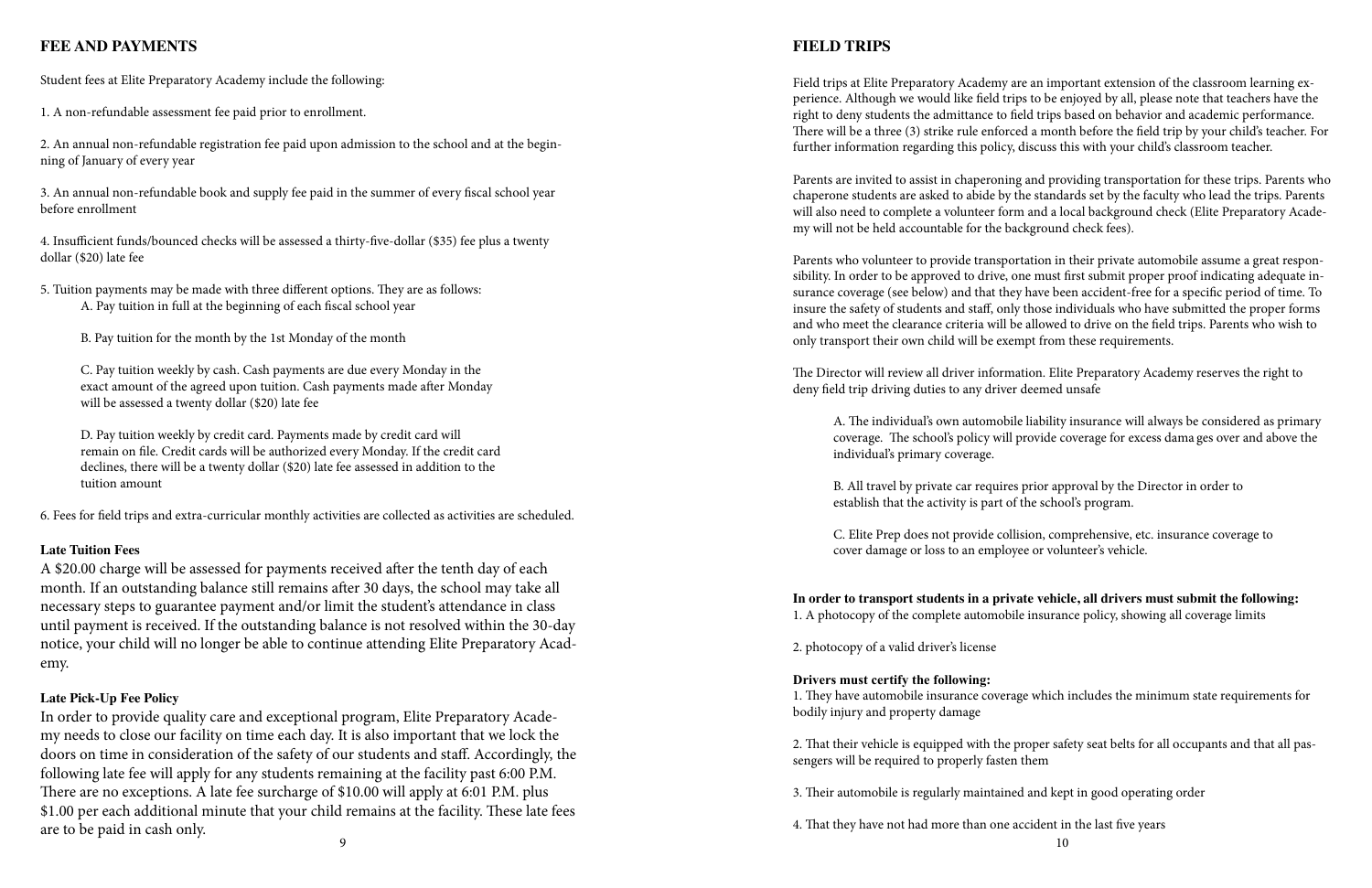#### **GRADING CONT'D**

The dates for Report Card distribution are:

| <b>October 22, 2018</b> | <b>December 21, 2018</b> |
|-------------------------|--------------------------|
| <b>March 15, 2019</b>   | May 24, 2019             |

Advancement between grades during the same academic year is not generally recommended; however, through assessments and teacher observation, the classroom teacher can make a recommendation to administration for grade advancement. Advancement between grades is not solely based on parental request.

#### **Grades will appear on report cards as follows:**

 $A =$ Superior  $B =$  Above Average  $C = Average$  $D =$  Below Average  $F =$ Failing I= Incomplete N = Exam Failure and loss of credit due to violation of State Attendance Policy  $E =$  Senior Exempt from Final Exam  $M =$  Valid Missing Grade

#### **HEALTH AND SAFETY**

#### **Medication**

Elite Preparatory Academy does not under any circumstances administer over the counter medication. There are exceptions for prescription medication. The following rules apply:

1. Medication is in the original container with the child's name printed on the label from the pharmacy

2. An attached note from the doctor's office is provided

3. All medication is to be logged at the front office

4. All medication must be stored with administration staff during the school day. This includes cough drops, Tylenol, and Advil

5. Medication is not to be left in your child's lunch box or back packs

6. Students may not administer medication to themselves or others

#### **Field Trip Refund Policy**

Field trips are an essential part of the Elite Preparatory Academy curriculum and are designed to enrich the academic and social experiences of students.

Field Trips are planned well in advance and a deposit is usually required to reserve a spot. To secure the best possible price, we often use discounted rates based on a minimum number of students and are therefore bound by the timelines and policies of the contracting organization. The per person trip price is typically calculated proportionally to the number of students participating. Once a cost has been established, any deviation from that number of participants increases the price of the trip for all participants. For these reasons all fees are due upon request and once paid are non-refundable.

### **FOOD SERVICE**

Elite Preparatory Academy strives to provide a healthy, balanced environment for children. This part of our mission extends to mealtimes as well. We encourage children to eat a well-balanced meal and to drink milk or water along with their meals.

Students may purchase lunch from Elite Preparatory Academy for \$2.00 per day, which also includes an afternoon snack. If your child is not purchasing a school lunch, they will need to bring a packed lunch and afternoon snack from home that does not require refrigeration or cooking. In order to keep cold items cold, ice packs are recommended for your child's lunch box. We will reheat meals for a maximum of 30 seconds in the microwave. Please do not send items such as Cup O' Noodles, Ramen, frozen dinners of any kind, Easy Mac, etc. with your child as they are generally lengthy to prepare. We discourage the consumption of soda and "junk food" at meal times and snacks.

Mobile food delivery services, such as, UberEats, Door Dash, Grub Hub, etc. are not permitted by students. Please do not purchase delivery orders for your studens to be delivered to the campus, as drivers will be turned away.

#### **GRADING**

Grades are reported four times each year. The assigned grades describe progress towards the educational goals and objectives that are based on the school's course of study. Teachers include comments to help guide improvement areas for parents and students.

Students are assessed in each subject area using the following percentage grading system. Grade percentage equivalents are as follows:

 $A = 91 - 100\%$   $C = 71 - 80\%$  F = 0 - 60 %  $B = 81 - 90\%$   $D = 61 - 70\%$ 

Grades reflect class work completed, attitude, and initiative, as well as mastery of objectives and/or test scores. A progress report will be sent home to parents in between report card periods.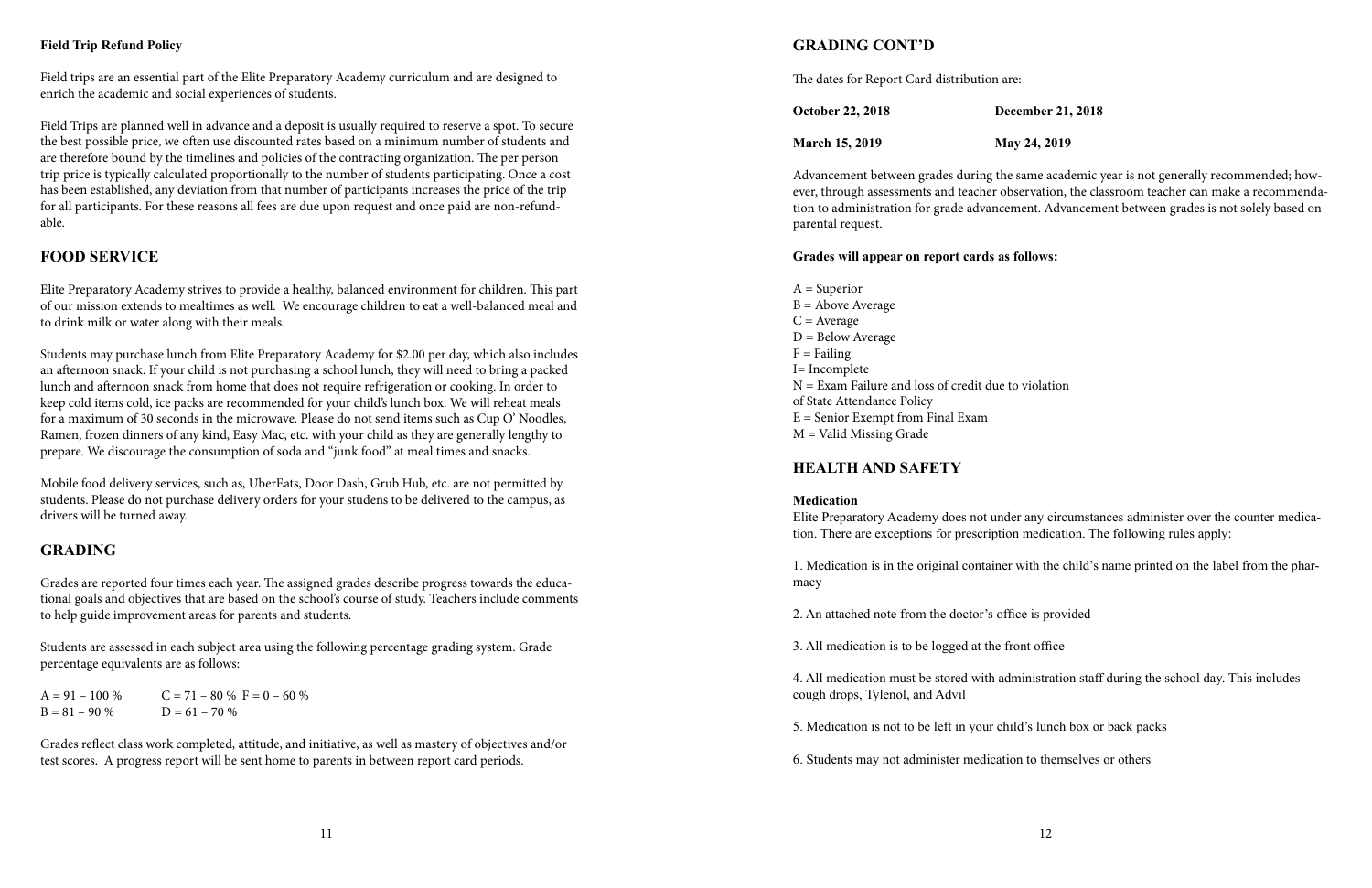#### **LIBRARY**

Elite Preparatory Academy maintains a library that contains works of fiction, non-fiction, periodicals, textbooks, and other items for in-school use by teachers and students.

#### **LOCKS AND LOCKERS**

Locks attached to lockers must be combination locks. Locks that require a key are not permitted. Locks are not required for K-5th grade students; however, they are required for 6th-12th grade students for P.E. purposes.

- Students are not permitted to share lockers.
- The school is not responsible for any loss of or damage to its contents.
- ately.
- 

• It is the student's responsibility to report any malfunction of locker to Administration immedi-

• All student lockers are subject to search without warning pursuant to Florida law

#### **LOST AND FOUND**

Lost and found articles can be located in the front office. To avoid loss of clothing, it is recommended that clothing be labeled with the child's name. The last Friday of each month the Lost and Found items that are not recovered will be donated to a charitable organization.

#### **MISSION STATEMENT**

The mission statement of Elite Preparatory Academy school program is to provide a sound academic foundation to elementary school students in a safe, caring, and nurturing environment. We strive to provide students with a challenging curriculum and a healthy environment, which promotes exploration and development. This encourages the qualities of responsibility and curiosity in our student body that are essential to fostering academic success and personal growth.

We believe that children learn best in a supportive environment where parents and educator alike strive to develop a mutual respect with students. Elite Preparatory Academy works cooperatively to develop a value system which reflects awareness and sensitivity to their surroundings. We also strive for students to develop an appreciation of the creative and aesthetic qualities of the arts and sciences.

A promotion of an understanding among all individuals sets the foundation of Elite Preparatory Academy. Our school is committed to cultural diversity that seeks to enroll students of all races, creeds, and religion. Although, academic success is important to our school, we also hope to provide an understanding that respect, independence, and service to others are equally important. We know that learning exceeds the outer limits.

#### **Contagious Infections/Diseases**

The control of contagious diseases as well as head lice infestations depends in large part on the cooperation of our parents. It is important that children be kept home when they are ill or are contagious so that they do not expose others. Please notify the school immediately if your child has contracted head lice or any of the numerous contagious diseases.

#### **Physical Examinations and Immunizations**

Physical Examinations are due and expected for children entering kindergarten. Florida law requires a physical examination, gold form, for all grade school students.

The Florida Department of Health has specific immunization requirements for every child attending Florida schools. It is required that a record of a child's immunization, blue form, be kept for the school files.

#### **Emergency Drills**

Emergency drills are held once a month to instruct children the proper procedures for the safest and quickest exit route from the school buildings. Whenever a class leaves a room for an emergency, the children stay with their teachers until they hear the signal to return to class. A fire escape map, containing the primary and alternate routes, is posted in each room of the school.

#### **Emergency Preparedness**

Detailed procedures for taking action in specific emergency situations are outlined in the School Emergency Preparedness Manual. Each teacher has a copy of this publication for use in emergency situations.

#### **School Closures/Early Dismissal**

In an emergency situation, such as a power failure, flood, tornado, hurricane, etc., it may be necessary to close the school or dismiss students early. If this occurs, parents will be notified immediately, and are required to pick students up promptly following any given instructions for safe evacuation. Please note that if no emergency weather days are used during the year, there will be an additional two Student Holidays/Teacher Workdays. These days will be on Friday, March 17, 2017 and Friday, May 26, 2017. On these days, there will be no school for K-12 as long as we have not used any emergency weather days. There are also four scheduled early release days at 11:30 A.M. per year. These days for the 2018-2019 school year are **November 16, 2018**, **December 21, 2018**, **March 15, 2019**, and **May 24, 2019**.

#### **HOMEWORK**

Homework is an essential part of the academic program at Elite Preparatory Academy and is assigned to support classroom instruction, develop responsibility and create opportunities for students and parents to work together. The amount of time spent on homework will vary with each child depending on his/her abilities. If you have any specific questions regarding homework, please feel free to contact your child's teacher to discuss these matters.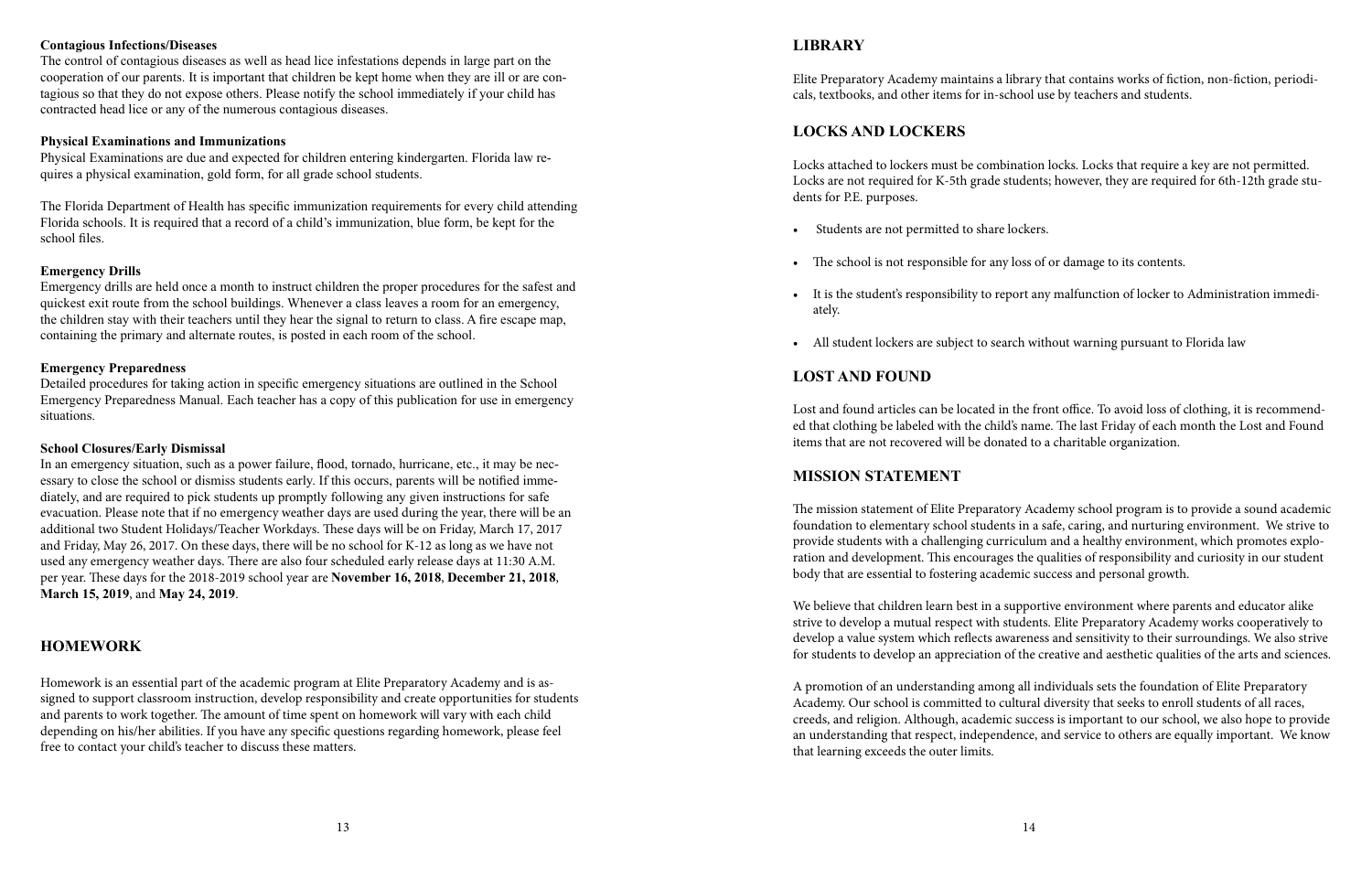### **OPTIONAL AFTER-SCHOOL ENRICHMENT PROGRAMS**

As part of Elite Preparatory Academy's after school program, special instruction is offered to aid students in their academics. If you have further questions please feel free to speak with administration.

#### **OPTIONAL MONTHLY ACTIVITY FEES**

Every month you will receive a list of optional monthly activity fees. These are activities that will occur during the month listed. You may choose which activities that you wish for your child to participate in. All fees are to be paid with CASH only in full by the first day of every month. **Any forms turned in after the due date or without full payment will not be accepted by any circumstances.** Please ensure the completed form is signed and returned with full payment to the office administration. Without your signature, we are unable to allow your child to participate nor can we post their pictures.

#### **OPTIMIZING EDUCATION**

- 1. Ensure that your child arrives to school on time
- 2. Notify the school administration if your child will be absent
- 3. Keep your child home when he/she is ill
- 4. Sign your child in and out each day
- 5. Inform the administration in writing if anyone other than you will be picking up your child. Ensure the individual picking up your child has proper identification
- 6. Make time to assist your child with his/her homework to extend the learning process at home

#### **PARENT-TEACHER ASSOCIATION**

The PTA is made of parents and teachers of Elite Preparatory Academy. It is a volunteer organization whose purpose is to support the school's educational and extended day programs. Its goal is to maintain open communication with all members of the Elite Preparatory Academy. Active participation in this organization is on a volunteer basis. Participation is strongly encouraged to support committees and fundraisers sponsored by the PTA.

#### **PLAYGROUND RULES**

Playground rules are established to insure the safety of children while on the playground and to promote a spirit of fair play. Rules are reviewed regularly with students both on the playground and in the classroom. Please see the orientation packet for the full details of the playground rules.

#### **SCHOLARSHIPS**

Scholarships are available for students that qualify. If your child is receiving a scholarship, you must fulfill your obligations of the scholarship terms. If you do not fulfill your obligations, you will be responsible to repay any of the remaining scholarship amounts.

#### **STANDARDIZED TESTING**

In April of each year, students in grades third through eighth are given a state approved standardized test to assess their general academic progress. This testing is only one component of the academic assessment at Elite Preparatory Academy, and shows general trends about students' progress. Standardized test results should be viewed as representative of a student's general academic progress.

#### **STUDENT CELL PHONE POLICY**

A student may possess a cell phone on school property, during after school activities, and at school-related functions, provided that the cell phone remains off and concealed. Teachers have the right to collect cell phones from students upon their arrival to class and store in a secured box until class is dismissed. Violations of this policy may result in confiscation of the cell phone and/or other disciplinary actions. If confiscated, the parent/guardian will make arrangements to pick up the cell phone from the school. At no time shall EPA be responsible for theft, loss or damage to cell phones or other electronic devices brought onto its property.

#### **STUDENT ID's**

Student ID cards are provided to all students. Each student is required to carry his/her ID card on them at all times. The ID card is used to go to the office and to maintain campus security. Replacement ID cards may be purchased in the administration office for an additional fee.

#### **STUDENT INTERNET ACCESS**

All students will have access to Internet through the classroom and throughout the school. The use of the school Internet system is a privilege, not a right. Students shall use EPA Internet access for educational purposes only. Accessing profane or obscene material, advocate illegal acts, or advocate violence or discrimination towards other people is unacceptable and a violation of the Internet policy.

Depending on the nature and degree of the violation and the number of previous violations, unacceptable use of the school Internet system may result in one or more of the following consequences: suspension or cancellation of use or access privileges; payments for damages and repairs, suspension, or expulsion.

#### **STUDENT SEARCHES**

EPA has recognized the need to respect the rights of individuals while protecting the health, safety, and welfare of all students and school employees. As it relates to student discipline investigations, school personnel are authorized to search a student and their property if reasonable suspicion of a violation of the law or Code of Student Conduct exists. Backpack checks require the student or two staff members to be present while the check is being conducted.